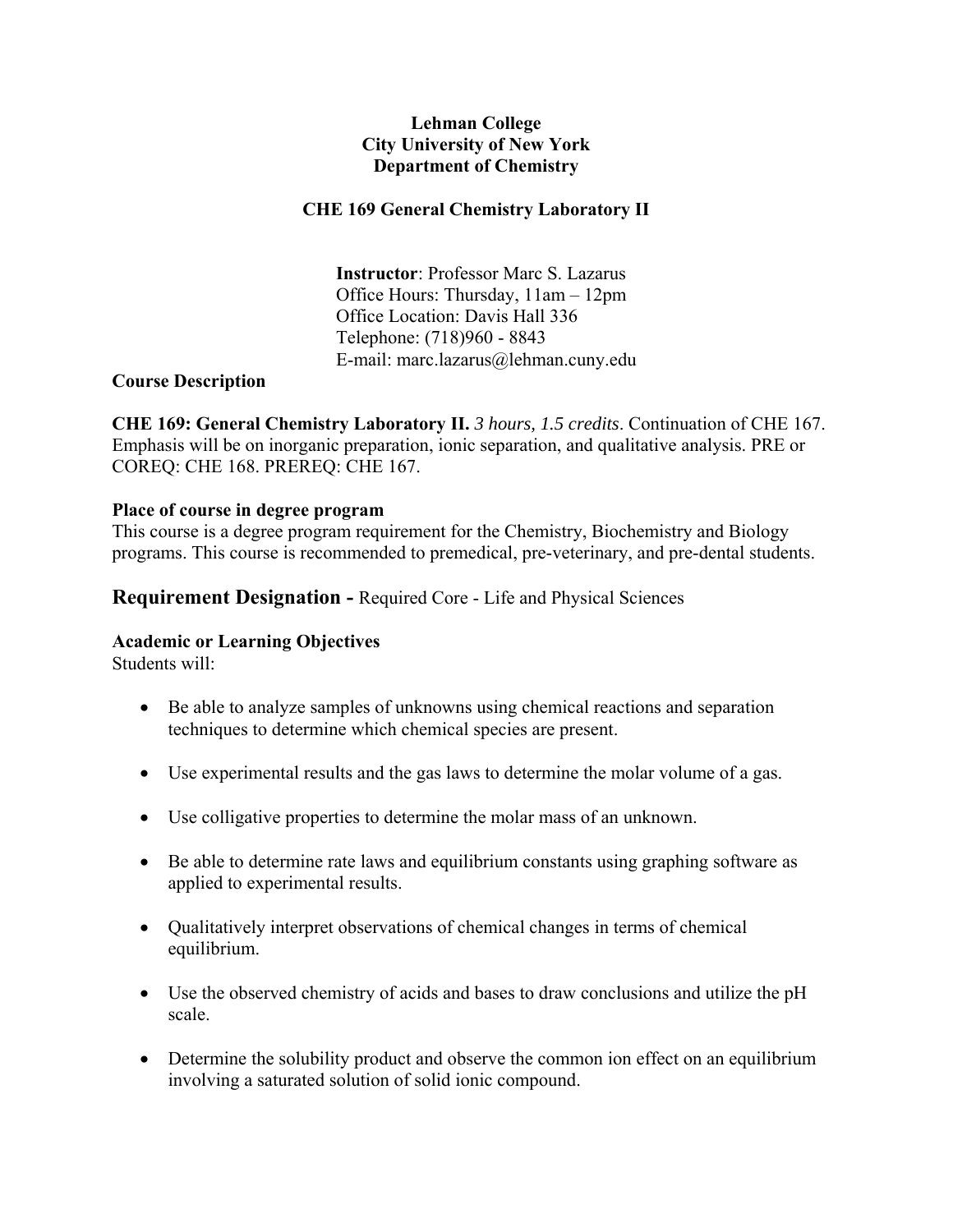## **Required Readings**

Text: Lehman College Experiments, Staff, Department of Chemistry. {LC}

#### **Grading Policy**

There are twelve lab reports, each graded out of 10 points. You can drop two lab reports. In addition, there is one final exam administered on the last day of class for 30 points. The total course grade is calculated out of 130 points.

# **SAFETY GLASSES MUST BE WORN IN THE LABORATORY AT ALL TIMES!**

Required Equipment: Padlocks, matches, paper towels and detergent

#### **Attendance Policy**

The attendance to the laboratory is compulsory. A student cannot miss more than TWO laboratories and pass the course. **No make-up laboratories will be given.** 

| <b>EXPERIMENTS</b> |                |                                                                                      |  |  |  |  |  |
|--------------------|----------------|--------------------------------------------------------------------------------------|--|--|--|--|--|
| Week               | Lab#           | <b>Title</b>                                                                         |  |  |  |  |  |
| 1                  | 0 & 1          | Check in and Using Graphical Analysis Program                                        |  |  |  |  |  |
| $\overline{2}$     | $\overline{2}$ | <b>Limiting Reagent</b>                                                              |  |  |  |  |  |
| $\overline{3}$     | 3              | Calculation of an Equilibrium Constant Using Spectrophotometry I                     |  |  |  |  |  |
| $\overline{4}$     | 3              | Calculation of an Equilibrium Constant Using Spectrophotometry II                    |  |  |  |  |  |
| 5                  | 4              | Le Chatelier's Principle and Chemical Equilibrium                                    |  |  |  |  |  |
| 6                  | 5              | Acids, Bases and pH                                                                  |  |  |  |  |  |
| 7                  | 6              | Volumetric Analysis of Acids and Bases                                               |  |  |  |  |  |
| 8                  | 7              | Molar Solubility, Determination of a Solubility Product and the Common<br>Ion Effect |  |  |  |  |  |
| 9                  | 8              | Determination of the Molar Volume of a Gas                                           |  |  |  |  |  |
| 10                 | 9              | Enthalpy of a Chemical Reaction                                                      |  |  |  |  |  |
| 11                 | 10             | Determination of Molar Mass by Freezing Point Depression                             |  |  |  |  |  |
| 12                 | 11             | Determination of a Rate Law                                                          |  |  |  |  |  |
| 13                 | 12             | <b>Electrical Conductivity</b>                                                       |  |  |  |  |  |
| 14                 | 13             | Check out                                                                            |  |  |  |  |  |

## **General Chemistry II Laboratory**